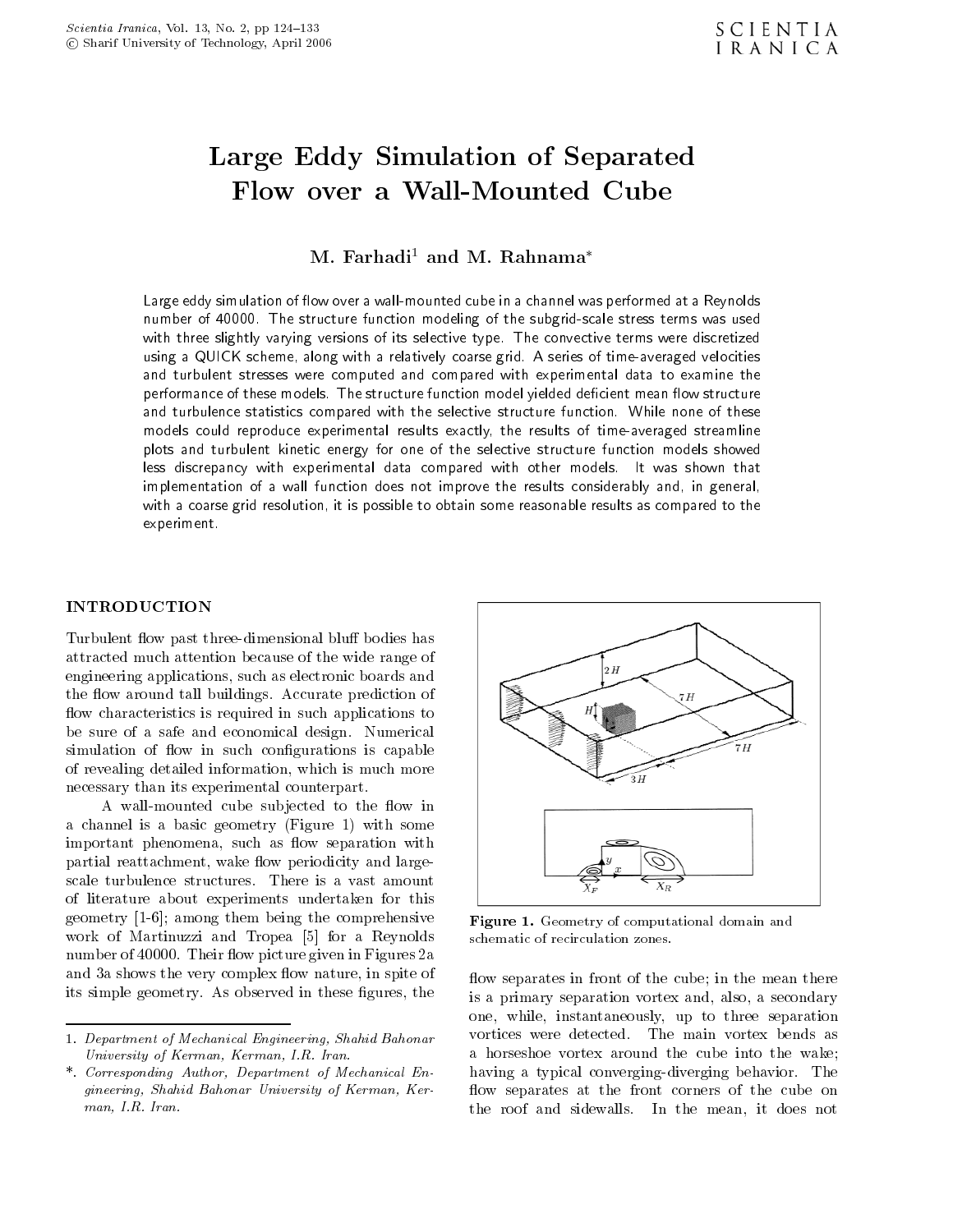

 $\blacksquare$   $\blacksquare$   $\blacksquare$   $\blacksquare$   $\blacksquare$   $\blacksquare$   $\blacksquare$   $\blacksquare$   $\blacksquare$   $\blacksquare$   $\blacksquare$   $\blacksquare$   $\blacksquare$   $\blacksquare$   $\blacksquare$   $\blacksquare$   $\blacksquare$   $\blacksquare$   $\blacksquare$   $\blacksquare$   $\blacksquare$   $\blacksquare$   $\blacksquare$   $\blacksquare$   $\blacksquare$   $\blacksquare$   $\blacksquare$   $\blacksquare$   $\blacksquare$   $\blacksquare$   $\blacksquare$   $\blacks$ plots at the floor of the channel by (a) Experiments  $[5]$ ,  $(b)$ OEM model [10], (c) LDKM model [10], (d) Computations of Shah and Ferziger [9], (e) SF model, (f) MSSF model, (g) SSF1 model, (h) SSF2 model, (i) SSF2-WF model, all at  $Re = 40000$  and (j) SSF2 model at  $Re = 3200$ .



Figure 3. Comparison of time-average streamline plots at plane  $z = 0$  obtained from (a) Experimental data and  $(b-f)$  Present computations.

reattach on the roof. A large separation region develops behind the cube that interacts with the horseshoe vortex. Numerical investigation of such complex flow configuration is a challenge for researchers in the field of computational fluid mechanics.

Various authors have done numerical predictions of turbulent flow over a wall-mounted cube in a channel using Direct Numerical Simulation (DNS), Large Eddy Simulation (LES), Reynolds-Averaged Navier-Stockes equations (RANS) [7] and, recently, Detached Eddy Simulation (DES) [8]. In fact, several international workshops have been held on this flow configuration [7]. The two Reynolds numbers used in these computations were 3000 and 40000. These workshops indicated that LES is able to predict the main characteristics of such flow configuration more accurately than RANS and much more cheaply than DNS computations. The subgrid-scale models used in these computations were Smagorinsky, dynamic and mixed models. Many of these LES computations used a fine grid resolution (more than 106 nodes for low Reynolds number). Shah and Ferziger [9] reported LES simulation of flow around grid points. Using no wall function for the region near the wall, these simulations approach Direct Numerical Simulation (DNS), resolve the near-wall streaks and may be described as Quasi-DNS (QDNS) [10]. In such circumstances, the influence of the Subgrid-Scale (SGS) model is then small. Although these LES were carried out with considerable success, the extension of this kind of simulation to <sup>a</sup> higher Reynolds number and more complex geometry implies very high computational costs.

Recently, Iaccarino et al. [11] studied the accuracy of unsteady RANS turbulent models in predicting flow around <sup>a</sup> square cylinder and over a surface-mounted cube that is located in a channel with a 3-cube-height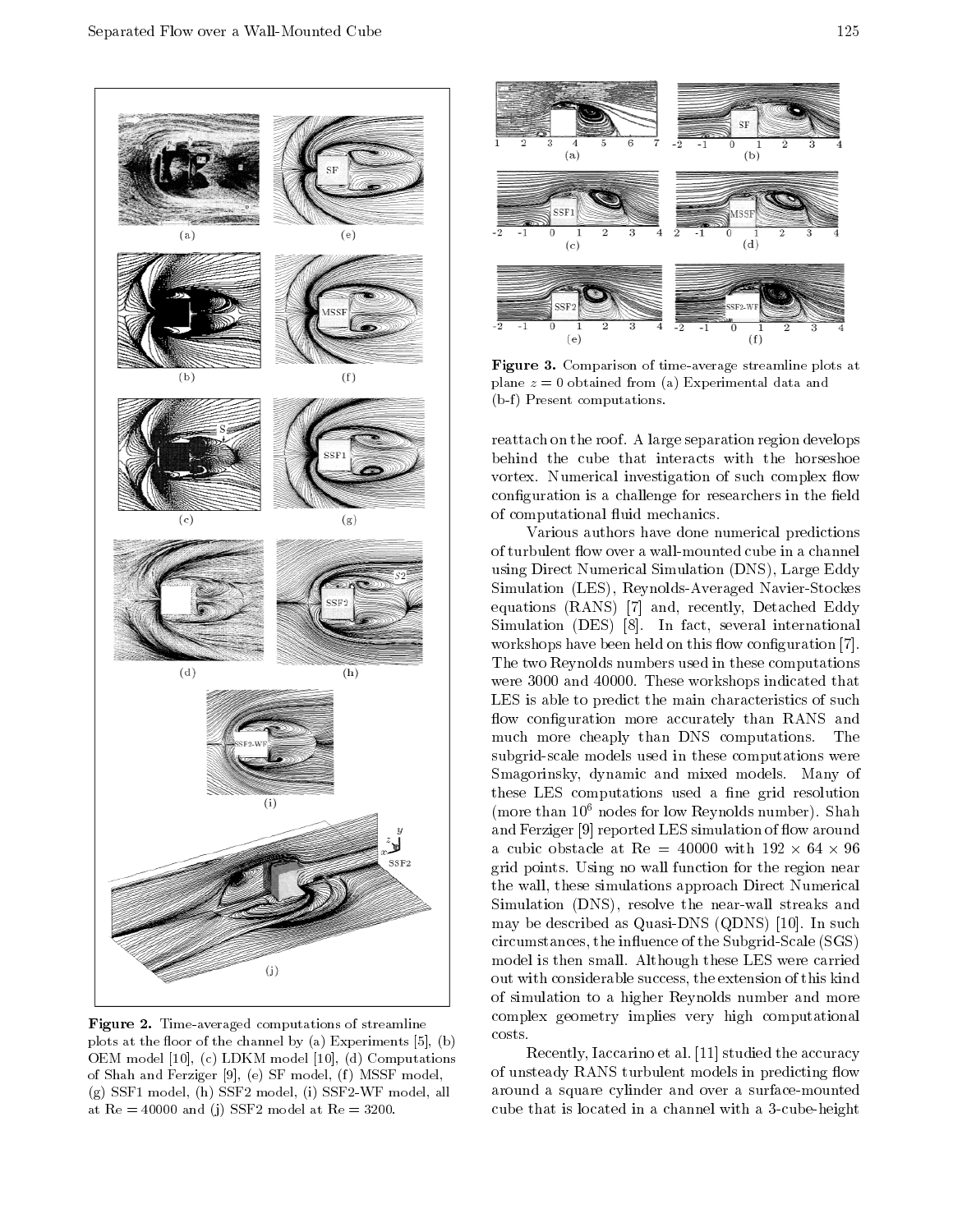in <sup>a</sup> spanwise direction. Their simulations were done with a  $v^2$  f turbulence model. Results showed that an improved prediction of reattachment lengths and vortex shedding could be obtained with unsteady RANS calculations at the expense of higher computational time, compared to the steady RANS calculation of Rodi [12]. It was mentioned that steady computations produce an erroneously long wake, because they omit an important component of the averaged flow field, i.e., the periodic vortex shedding.

The most recent published work in this flow configuration is that of Kranjovic and Davidson [10,13] who have published calculations for an LES simulation of flow over a surface-mounted cube for  $Re = 40000$ . They reported the results of their two computations: <sup>A</sup> dynamic one-equation subgrid-scale model and one with no SGS model. They used <sup>a</sup> coarse grid for their computations with a low resolution near the wall. However, as compared with the results obtained from <sup>a</sup> high near-wall resolution, a good correspondence was observed. Their results of time-averaged streamwise velocity showed a good correspondence with experimental data, but, they observed <sup>a</sup> poor agreement for other components of the velocity. The Reynolds stresses computed with their model showed much better predictions than those without an SGS model, as compared to the experiment. They argued that improved results with a coarse grid could be obtained, because of the tensor. more accurate equation dynamic model proposed by Davidson [14].

There is an extensive body of work on flow over <sup>a</sup> cube mounted inside <sup>a</sup> channel. However, computations could be performed using new types of subgrid-scale stress tensor modeling to evaluate their performance. Murakami [15] reported the results of applying new models and new methods of LES in the computation of flow over bluff bodies. One of those models, which has not been applied to this geometry, is the Structure Function model (SF) [16,17]. This model, based on the eddy viscosity hypothesis, uses the local kinetic energy spectrum. As the SF model was too dissipative for two-dimensional vortices, the Selective Structure Function (SSF) model was proposed, in which three-dimensional effects could be much better implemented than SF [17]. Various authors used SF and SSF for different flow configuration, such as a backward facing step, a bluff rectangular plate and, recently, a wall-mounted cube [17-19].

In the present study, SF and SSF models of LES were used for computation of turbulent flow over a wallmounted cube. As the number of grid points plays an important role in lessening the computational time and cost of LES, the authors directed their attention toward investigating the effect of coarse grid resolution in the present computation. They evaluated this by using both different versions of SSF and wall function implementation in <sup>a</sup> near-wall region. The results were then compared with previous published works and experimental data.

# MATHEMATICAL FORMULATION AND COMPUTATIONAL DETAILS

### Mathematical Model

Turbulent flow over bluff bodies may be modeled by LES, where the larger three-dimensional unsteady turbulent motions are directly represented, while the effect of small scales of motion is modeled. To do this, a filtering operation is introduced to decompose the velocity vector  $(u_i)$  into the sum of a filtered (or resolved) component,  $\overline{u}_i$ , and a residual (or subgridscale) component,  $u_i$ . This operation can be represented with a filter of width  $\Delta x$ , such that convolution of any quantity  $f(x_i, t)$  by the filter function  $G_{\Delta x}(x_i)$ is in the following form:

$$
\overline{f}(x_i, t) = \int f(y_i, t) G_{\Delta x}(x_i - y_i) dy_i, \quad f' = f \quad \overline{f}.
$$
\n(1)

The equations for the evolution of the filtered velocity filed are derived from Navier-Stokes equations. These equations are of the standard form, with the momentum equation containing the residual stress The application of the filtering operation to the continuity and Navier-Stokes equations gives the resolved Navier-Stokes equations, which, in nondimensional incompressible form, are as follows:

$$
\frac{\partial \overline{u}_i}{\partial x_i} = 0,\tag{2}
$$

$$
\frac{\partial \overline{u}_i}{\partial t} + \frac{\partial}{\partial x_j} (\overline{u}_i \overline{u}_j) = \frac{\partial \overline{P}}{\partial x_i} + \frac{1}{\text{Re}} \nabla^2 \overline{u}_i \quad \frac{\partial \tau_{ij}}{\partial x_j}, \qquad (3)
$$

where  $\overline{P}$  is the pressure,  $\overline{u}_1$ ,  $\overline{u}_2$  and  $\overline{u}_3$  are the streamwise, cross-stream and spanwise component of velocity, respectively, which govern the dynamics of the large, energy-carrying scales of motion. The Reynolds number is defined as  $U_{\text{mean}}H/v$ , where  $U_{\text{mean}}$  and H are the average velocity of the entrance profile and cube height, respectively. The effect of small scales upon the resolved part of the turbulence appears in the Subgrid Scale (SGS) stress term,  $\tau_{ij} = \overline{u_i u_j}$   $\overline{u}_i \overline{u}_j$ , which must be modeled.

The main effect of the subgrid-scale stresses is dissipative, i.e. it withdraws energy from the part of the spectrum that can be resolved. One model for subgrid-scale stress term  $\tau_{ij}$  is based on its dependence on the filtered strain rate through an eddy-viscosity:

$$
\tau_{ij} = v_t \left( \frac{\partial \overline{u}_i}{\partial x_j} + \frac{\partial \overline{u}_j}{\partial x_i} \right) + \frac{1}{3} \tau_{kk} \delta_{ij}.
$$
\n(4)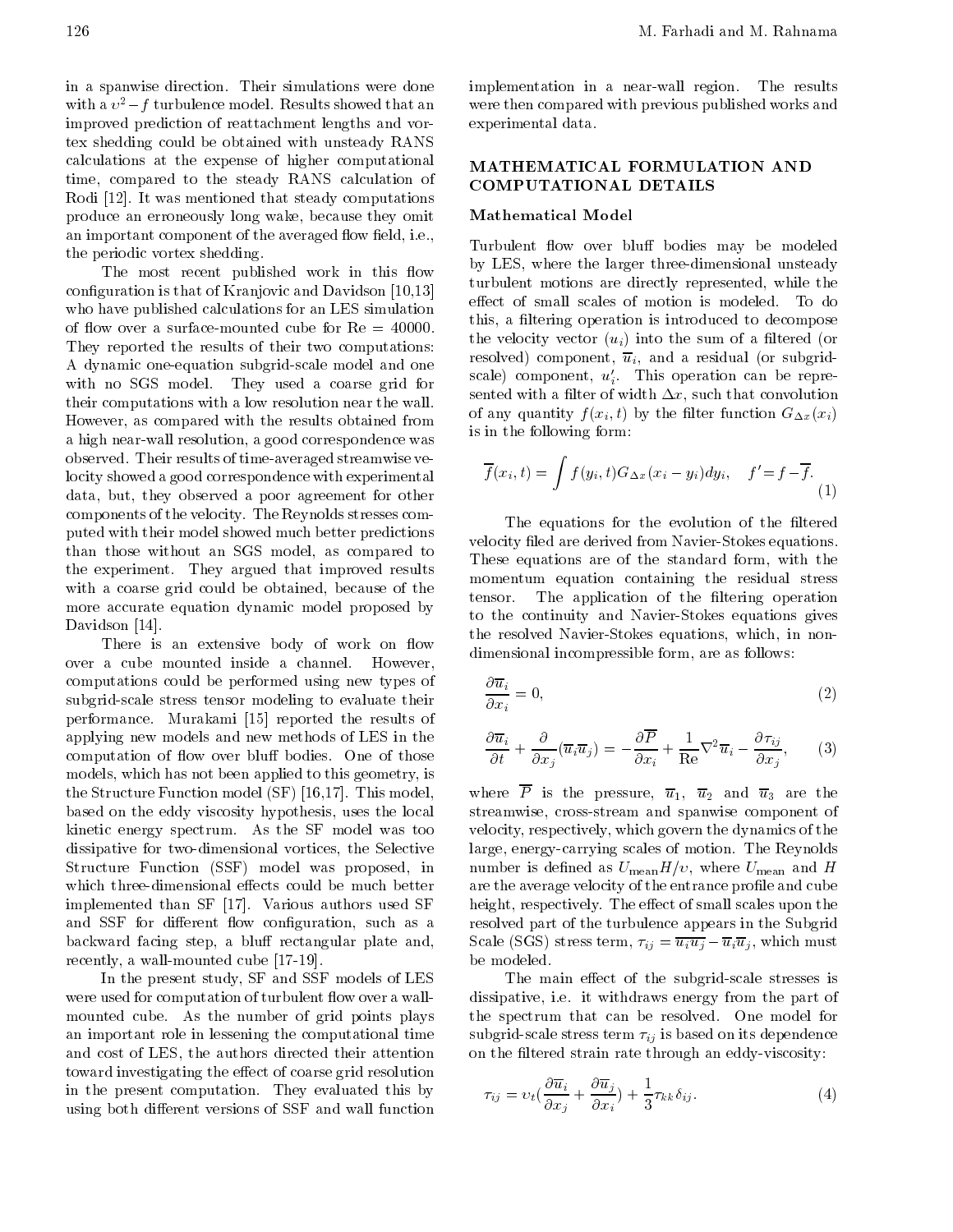In this study, the eddy viscosity  $(v_t)$  is evaluated using Subgrid-Scale (SGS), Structure Function (SF) and Selective Structure Function (SSF) models. In the Structure Function model, the eddy-viscosity is evaluated according to Lesier and Métais [16]:

$$
v_t^{\rm SF}(\mathbf{x}, \Delta c, t) = 0.105 C_k^{-3/2} \Delta c \sqrt{F_2(\mathbf{x}, \Delta c, t)},\tag{5}
$$

where  $\Delta c = (\Delta x_1 \times \Delta x_2 \times \Delta x_3)^{\frac{1}{3}}$  is the geometric mean of the meshes in the three spatial directions.  $C_k$ is the Kolmogrov constant and  $F_2$  is the local structure function constructed with the filtered velocity field  $\overline{\mathbf{u}}(\mathbf{x},t)$ :

$$
F_2(\mathbf{x}, \Delta c, t) = \frac{1}{6} \sum_{i=1}^{3} \left\langle \left[ \overline{\mathbf{u}}(\mathbf{x}, t) - \overline{\mathbf{u}}(\mathbf{x} + \Delta x_i, t) \right]^2 \right\rangle
$$

$$
+ \left[ \overline{\mathbf{u}}(\mathbf{x}, t) - \overline{\mathbf{u}}(\mathbf{x} - \Delta x_i, t) \right]^2 \left\rangle \left( \frac{\Delta c}{\Delta x_i} \right)^{\frac{2}{3}},
$$
(6)

 $F_2$  is calculated with a local statistical average of square (filtered) velocity differences between  $x$  and the six closest points surrounding x on the computational grid. In some cases, the average may be taken over four points parallel to a given plane.

In the selective version of the Structure Function model, the eddy-viscosity is switched off in the regions where the flow is not enough three-dimensionally. The three-dimensional criterion is as the following: One measures the angle  $(\alpha)$  between the vorticity at a given grid point and the average vorticity at the six closest neighboring points (or the four closest points in the four-point formulation). If this angle were less than 20 , the most probable value, according to simulations of isotropic turbulence at the resolution of  $52-64$ , the  $\,$ eddy viscosity would be canceled and only molecular dissipation would act. In this situation, the flow is locally close to a two-dimensional state. As compared to the original SF model, this subgrid-scale model dissipates the resolved scale energy at fewer points of the computational domain, as compared to the SF model. The model constant of 0.105 (see Equation 5) has then to be increased to satisfy energy conservation. It is calculated by requiring the eddy viscosity, given by the SSF model averaged over the entire computational domain to equal the corresponding one obtained with the SF model. One finds that the constant in Equation 5 has to be multiplied by 1.56 [17].

$$
v_t^{\text{SSF}}(\mathbf{x}, \Delta c, t) = 0.1638\Phi_{20}(\mathbf{x}, t)C_K^{-3/2}\Delta c[F_2(\mathbf{x}, \Delta c, t)]^{1/2}, \tag{7}
$$

where  $\Phi_{20}(\mathbf{x},t)$  is the indicating function based on the value of  $(\alpha)$ :

$$
\Phi_{20^{\circ}}(\mathbf{x},t) = \begin{cases} 1 & \text{if } \alpha \ge 20^{\circ} \\ 0 & \text{if } \alpha < 20^{\circ} \end{cases} \tag{8}
$$

The results of computations using Equation 7 are called SSF1 in this paper. Suksangpanomrung et al. [18] used <sup>a</sup> smoothly varying function rather than an abrupt cutoff,  $\Phi'_{20}(\mathbf{x}, t)$  instead of  $\Phi_{20}(\mathbf{x}, t)$ , which is evaluated using a smoothly varying function, defined as:

$$
\Phi'_{20^{\circ}}(\mathbf{x},t) = \begin{cases}\n0 & \text{for } \alpha < 10^{\circ} \\
e^{(\frac{d\alpha}{3^{\circ}})^2} & \text{for } 20^{\circ} \ge \alpha \ge 10^{\circ} \\
\text{and } d\alpha = |\alpha \quad 20^{\circ}| \\
1 & \text{for } \alpha > 20^{\circ}\n\end{cases} (9)
$$

In Equation 9, all angles are in radian. This method was used by Suksangpanomrung et al. [18] for separated flow over a bluff rectangular plate and the results were in good agreement with experimental data. This model was used in the present computation with results mentioned in the name of SSF2.

 $\langle \cdot \rangle$  a modified version of the Selective Structure Function Recently, Ackermann and Metais [20] proposed model. They argued that the Modied Selective Structure Function model (MSSF) respects, in a better way, the energetic exchanges between the resolved and subgrid scales, as compared to the Selective Structure Function model (SSF) and automatically adjusts itself to the discretization thinness of the most energetic scales. In the model of MSSF, the eddy viscosity is computed from:

$$
v_t^{\text{MSSF}}(\mathbf{x}, \Delta c, t) = C_{\text{MSSF}} \Phi_{\alpha_c}(\mathbf{x}, t) C_K^{-3/2}
$$

$$
\Delta c [F_2(\mathbf{x}, \Delta c, t)]^{1/2}, \qquad (10)
$$

where  $C_{\text{MSSF}}$  is a constant very close to 0.142 and  $\Phi_{\alpha_c}(\mathbf{x}, t)$  is given by:

$$
\Phi_{\alpha_c}(\mathbf{x},t) = \begin{cases} 1 & \text{if } \alpha > \alpha_c \\ 0 & \text{if } \alpha < \alpha_c \end{cases} \tag{11}
$$

 $\alpha_c$  is the critical angle, which is a function of the ratio of cut-off wave-number,  $K_c$ , to the wave-number  $K_i$ ,  $K_c/K_i$ , at which the spectrum peaks (see Ackermann and Métais [20]). It was shown that if  $\alpha_c$  were taken as equal to 20 , the classical SSF model, Equation 7, would be obtained with <sup>a</sup> reduced constant of 0.142 instead of 0.1638. Therefore, for computations of MSSF, Equation <sup>9</sup> is used with <sup>a</sup> change of constant from 0.1638 to 0.142.

## Numerical Method

 $\mathcal{S}$  scheme has some decident as some as the subset of  $\mathcal{S}$ The governing equations presented in the preceding section were discretized using a finite volume method with <sup>a</sup> staggered grid. The convective terms were discretized using <sup>a</sup> QUICK scheme. The QUICK dissipation, as compared with the Central Difference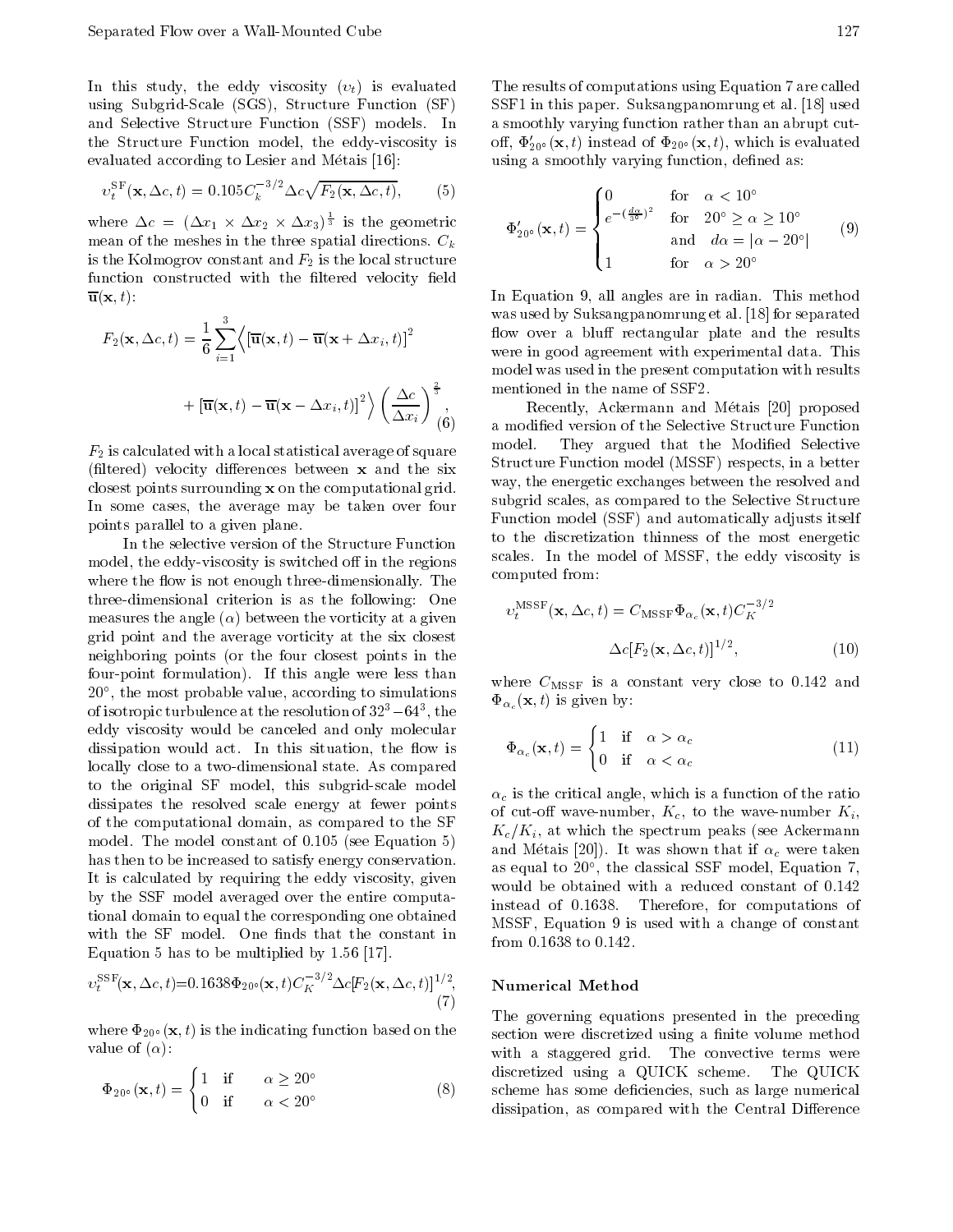(CD) scheme. However, it was already used in <sup>a</sup> LES simulation of flow over a wall-mounted cube  $[7]$ , especially in LES computations using no subgrid-scale model. An important issue in LES computations is that of using, at least, a second order accuracy of both time and spatial discretization of the equations. On the other hand, the CD has the shortcoming of producing an oscillatory solution in the coarse grid computation. As the primary objective of the present computations was to select one of the three versions of the SSF model on a coarse grid, the QUICK scheme was used in these computations.

The convective and diffusive fluxes in the momentum and energy equations were treated explicitly in the present computations. <sup>A</sup> third order Runge-Kutta algorithm is used for the time integration in conjunction with the classical correction method at each sub-step. The continuity Equation <sup>1</sup> and the pressure gradient term in the momentum Equation <sup>2</sup> are treated implicitly, while the convective and diffusive terms are treated explicitly. This method, called <sup>a</sup> semi-implicit fractional step, provides an approach that does not use pressure in the predictor step as in the pressure corrector method (such as the well-known SIMPLE family of algorithms). The linear system of pressure is solved by an efficient conjugate gradient method with preconditioning. Further details on the numerical method are given in Suksangpanomrung [21].

### Computational Domain and Boundary Condition

The computational domain consists of a plane channel with a cubic obstacle of dimension  $(H)$  mounted on one of its walls (Figure 1). Channel height is selected as 2H, due to the available experimental data that were reported for <sup>a</sup> cube with <sup>a</sup> half channel height dimension [7]. The spanwise width of the channel was selected as 7H, such that the cube is located in the middle with an equal distance from the spanwise boundaries of  $3H$ . The upstream distance from the front side of the cube to the inlet boundary was selected as  $3H$  and the downstream distance was  $6H$ . These selected dimensions were based on the previous published works mentioned in [7,9,10,12,13].

The boundary conditions used in the present calculations are as follows: The inlet boundary condition was selected as <sup>a</sup> fully developed turbulent velocity distribution (one-seventh power law). It is noteworthy that this inlet boundary condition does not exactly correspond to that of the experiments. However, comparison of velocity profile and Reynolds stress at the upstream of the cube  $(x/H)$  =  $1.0)$ shows negligible discrepancies with experiments for the SSF2 model, as observed in Figure 4. In other words, the difference between the experimental inlet velocity profile and the one used in the present computations of the SSF2 model, diminishes upstream of the cube. The outlet boundary condition is of a convective type with  $U_c$  equal to the mean velocity, as follows:

$$
\frac{\partial u_1}{\partial t} + U_c \frac{\partial u_1}{\partial x_1} = 0.
$$
\n(12)

Obviously, such <sup>a</sup> convective boundary condition is capable of predicting unsteady flow behavior at the exit with good accuracy. The spanwise boundary condition was selected as periodic. The minimum grid spacing used in the present computations is 0.03 in all three dimensions adjacent to the cube surface with <sup>a</sup> grid expansion ratio of 1.05. Using <sup>a</sup> no-slip boundary condition with such <sup>a</sup> grid resolution near the wall may raise the question of accuracy. To answer this question, the computations were performed with <sup>a</sup> wall function calculation [22]. The results showed <sup>a</sup> negligible difference in predicted velocity components near the wall. The number of grid points used in the present computation was 113 - 113 - 113 - 113 - 113 - 113 - 113 - 113 - 113 - 113 - 113 - 113 - 113 - 113  $x$ -,  $y$ - and  $z$ -direction, respectively. This was based on the computations of Krajnovic and Davidson [10]. They used three different grid point distributions: <sup>82</sup> - <sup>50</sup> - 66, <sup>162</sup> - <sup>66</sup> - <sup>98</sup> and <sup>210</sup> - <sup>66</sup> - <sup>114</sup> and compared the mean reattachment lengths upstream



**Figure 4.** Time-averaged streamwise, cross stream and Reynolds stress promes at plane  $z = 0$  and  $x/H = -1.0$ .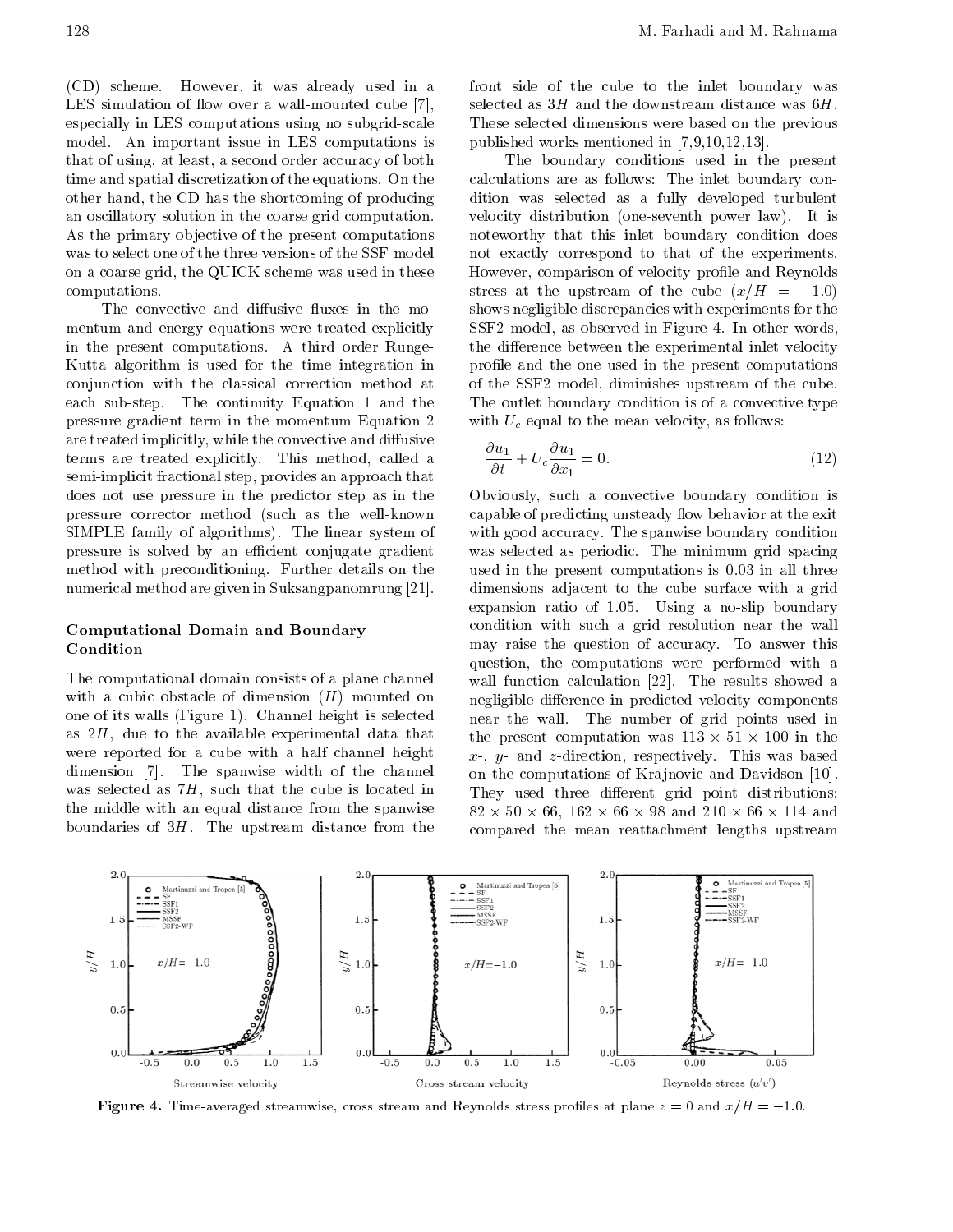and downstream of the cube,  $X_F$  and  $X_R$ , respectively, with the experiment. The percentage of error in  $\mathbf{S}$  - 6.73 for  $\mathbf{S}$  for  $\mathbf{S}$  for  $\mathbf{S}$  for  $\mathbf{S}$  for  $\mathbf{S}$ for  $X_R$ , which reduced to 5.77 and 9.75, respectively, for <sup>210</sup>-66-114 grid points. Such a decrease in error is not economical when there is an increase of more than <sup>a</sup> million grid points, which increases computational time drastically. They also reported that very small differences between the mean velocity profiles were observed using the medium and fine grid. As both SF models and the one-equation model of Krajnovic and Davidson [10] are based on the spectral kinetic energy of turbulence, it seems that the same reasoning could be used for the present computations. The CFL (Courant-Friedrichs-Lewy) number is less than one for all computations with the maximum value of 0.95. The average time in the simulation was  $200H/U_{\text{mean}}$ , where H is the cube height and  $U_{\text{mean}}$  is the bulk velocity at the inlet.

# RESULTS

Results are presented in the form of time-averaged quantities, including streamline plots, velocity components, Reynolds stress and turbulent kinetic energy. The present computations were done for Re=40000, for which the experiments are available, namely, flow visualization studies and the detailed LDA measurements of Martinuzzi and Tropea [5]. They obtained the flow pictures given in Figures 2a and 3a, which show clearly the very complex nature of the flow in spite of its simple geometry. Figures <sup>2</sup> and <sup>3</sup> show the streamlines in the near channel floor and plane of symmetry, respectively, for different models used in the present calculations. All of them show <sup>a</sup> horseshoe vortex around the cube and the separation regions on the roof, lateral sides and behind the cube. The main point about horseshoe vortex is its convergingdiverging behavior in the experimental measurement.

This phenomenon has not been observed in most of the previous computations (see Figures 2b, 2c and 2d), especially for  $Re = 40000$  [9,10]. In the present work, such behavior was not predicted for most of the subgrid-scale models used except for the SSF2 model (see Figure 2h). Such behavior could be observed at a lower Reynolds number. Our computation for Re=3200 shows clearly this converging-diverging behavior of the horseshoe vortex (see Figure 2j).

The size and shape of the horseshoe vortex is clearly shown in Figure 2. As discussed by Martinuzzi and Tropea [5] (Figure 2a), two recirculation regions exist upstream of the cube. All calculations predicted the primary recirculation with its center located at  $X_R$ . No author has detected the secondary recirculation zone, which is very small and close to the front side of cube, through numerical computation. In the lateral side of the cube, there are two saddle points, observed in the experiment (Figure 2a, points  $S_1$  and  $S_2$ ) and separated by <sup>a</sup> distance. While most computations detected the point  $S_1$ , a limited number of them could predict the point  $S_2$  (Figure 2c). In the present computations, point  $S_2$  could be detected by the SSF2 model shown in Figure 2h. Computations obtained with other models in the present study could not show clearly the location of these points.

Figure 3 shows different recirculation zones at plane  $z = 0$ . Three recirculation zones are observed clearly, both in the experiment and in the present computations. The most accurate results, concerning the downstream recirculation zone, are related to the SSF2 model computation that is observed in Figure 3e. The size and central location of the downstream recirculation zone obtained from SF, SSF1 and MSSF models have some differences with the experiment. This may be due to the coarse grid resolution used in the present computations. Table 1 compares various lengths of separation regions defined in Figure 1. It is observed that none of the models used can predict both upstream and

| Contribution                        | Number of Grids            | Minimum Grid Spacing | $\boldsymbol{X}_{\boldsymbol{F}}$ | $X_R$ |
|-------------------------------------|----------------------------|----------------------|-----------------------------------|-------|
| Martinuzzi and Tropea (Exp.) [5]    |                            |                      | 1.04                              | 1.61  |
| Hussein and Martinuzzi (Exp.) [6]   |                            |                      | 1.04                              | 1.67  |
| SF model                            | $113 \times 51 \times 100$ | 0.03                 | 1.11                              | 2.25  |
| SSF1 model                          | $113 \times 51 \times 100$ | 0.03                 | 1.036                             | 2.05  |
| MSSF model                          | $113 \times 51 \times 100$ | 0.03                 | 1.067                             | 2.13  |
| SSF <sub>2</sub> model              | $113 \times 51 \times 100$ | 0.03                 | 0.4                               | 1.62  |
| SSF2 model (with Wall Function, WF) | $113 \times 51 \times 100$ | 0.03                 | 0.59                              | 1.71  |
| OEM model [10]                      | $82 \times 50 \times 66$   | 0.023                | 0.97                              | 1.380 |
| LDKM model [10]                     | $82 \times 50 \times 66$   | 0.023                | 0.944                             | 1.413 |
| Shah and Ferziger [9]               | $192 \times 64 \times 96$  | 0.006                | 1.050                             | 1.650 |

**Table 1.** Reattachment lengths,  $\Lambda_R$  and  $\Lambda_F$  (Figure 1), obtained from models and experiment.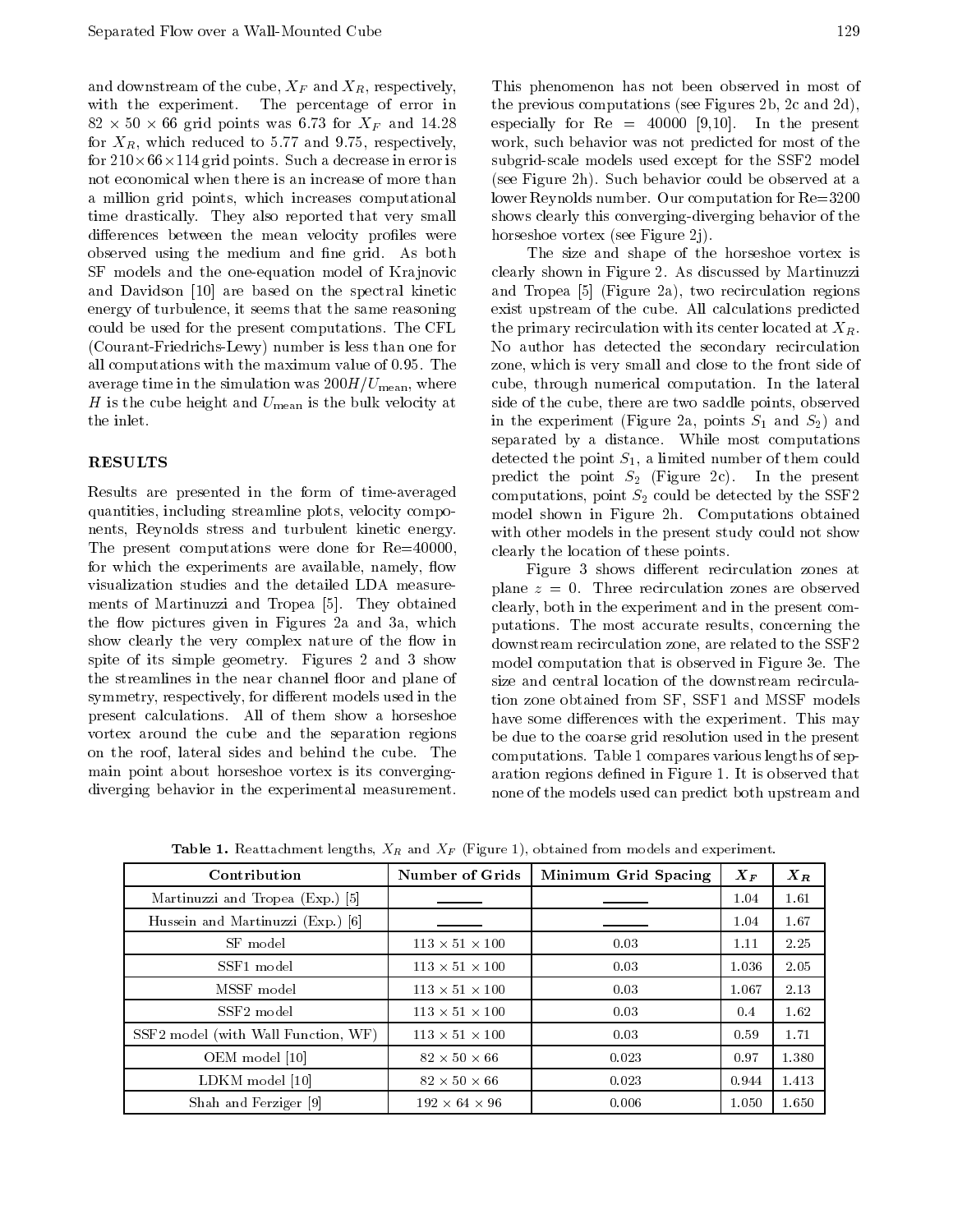

Figure 5. Variation of time-averaged mean streamwise velocity at plane  $z = 0$ .

downstream recirculation lengths correctly. The SSF2 model predicts downstream reattachment length in reasonable agreement with experimental data, except for the location of its center, but, its value, obtained for the upstream recirculation length, is too short. It should be mentioned that computations performed by SSF2 with <sup>a</sup> wall function could improve upstream recirculation length slightly. Other models predict the upstream recirculation length close to the experimental one, but, poor correspondence with experimental results were observed for the downstream recirculation length.

Mean streamwise velocity, integrated in a  $y$ direction at the plane  $z = 0$ , is plotted in Figure 5 for the various models used and compared with experimental data. All computations follow the trend of experimental data. Among various models used in the present computations, SSF2 shows better agreement with the experiment, especially in the downstream recirculation region  $(1.5 < x < 4.0)$ . The effect of inserting <sup>a</sup> wall function in the SSF2 computation is observed in this figure, which shows a negligible decrease in mean streamwise velocity as compared to the SSF2 model.

<sup>A</sup> series of time-averaged resolved velocities and turbulent stresses are computed and compared with the experiments in Figure 6. The locations are selected from  $x/H = 0.5$  to 4.0 at  $z = 0.0$ . Results obtained for locations upstream of the cube were not shown, because no significant flow feature exists in that region except for <sup>a</sup> small recirculation region. The computed mean velocity for this region showed good correspondence with the experiment, in spite of the differences that exist in the upstream recirculation length computed, as mentioned in the preceding discussion. While streamwise velocity distribution near the top surface of the cube at  $x/H = 0.5$  shows discrepancies with the experimental data of  $u \quad w$  plane measurements, its behavior, for most of the region between the top side of the cube and the channel wall, are in reasonable agreement with the experiment. The main reason for such a prediction is the quantitative difference between the experiment and the present computations of the recirculation region above the cube, which, in turn, could be a result of low grid resolution and the QUICK scheme used for the discretization of convective terms. Among the four turbulence models used in the present computations, again, SSF2 shows better agreement with experimental data at  $x/H = 2.0$ . Figure 6, also, shows the cross-stream velocity distribution. Shah and Ferziger [9] explained that the quality of computational results deteriorate for <sup>a</sup> vertical velocity component, as compared to the experimental data. Computations of Krajnovic and Davidson [10] showed considerable discrepancies in the vertical velocity component as compared to the experiment. As observed in Figure 6, the authors' computations for <sup>a</sup> cross-stream velocity component show good correspondence with the experimental data, especially those obtained from the SSF2 model. Another parameter of interest in this flow is the Reynolds stresses. Prediction of the  $\overline{u'v'}$  profile reveals that all models predict the trend of experimental results with some discrepancies, except at  $x/H = 1.0$  for the SSF2 model. Displacement of the predicted minimum value of  $\overline{u'v'}$ , as compared to the experiment, is due to the different flow fields obtained, as mentioned before. As grid resolution and the discretization scheme is the same for all models, the question may arise as to why there are differences in the predicted results. The reason for such behavior is the type of switching-off of the eddy viscosity in the three SSF models. As there is a continuous energy cascade from large to small eddies, the subgrid-scale model used should reveal this behavior. The MSSF and SSF1 models, which use a cut-off function for removing turbulent eddy viscosity, produce acceptable results when a fine grid resolution is used. As a coarse-grid resolution was used in the present calculations, it is expected that these two models would not be able to produce acceptable results. The SSF2 model uses a continuous type of function for switching-off the turbulent eddy viscosity (see Equation 9) and, therefore, could perform better in a coarse grid resolution. So, results obtained from SSF2 are more reliable than those from SSF1 and MSSF.

Deficiency in the predicted turbulent kinetic energy variation over the cube is observed in Figure 6. Discrepancies reduce when moving toward the end point of the upper side of the cube. This is because of a smaller and thinner separation region as compared to the experiment, which implies that excessively large turbulent diffusion should be created in this region. The profile of the computed turbulent kinetic energy for  $x/H = 2.0$  and 2.5 follows the trend of the exper-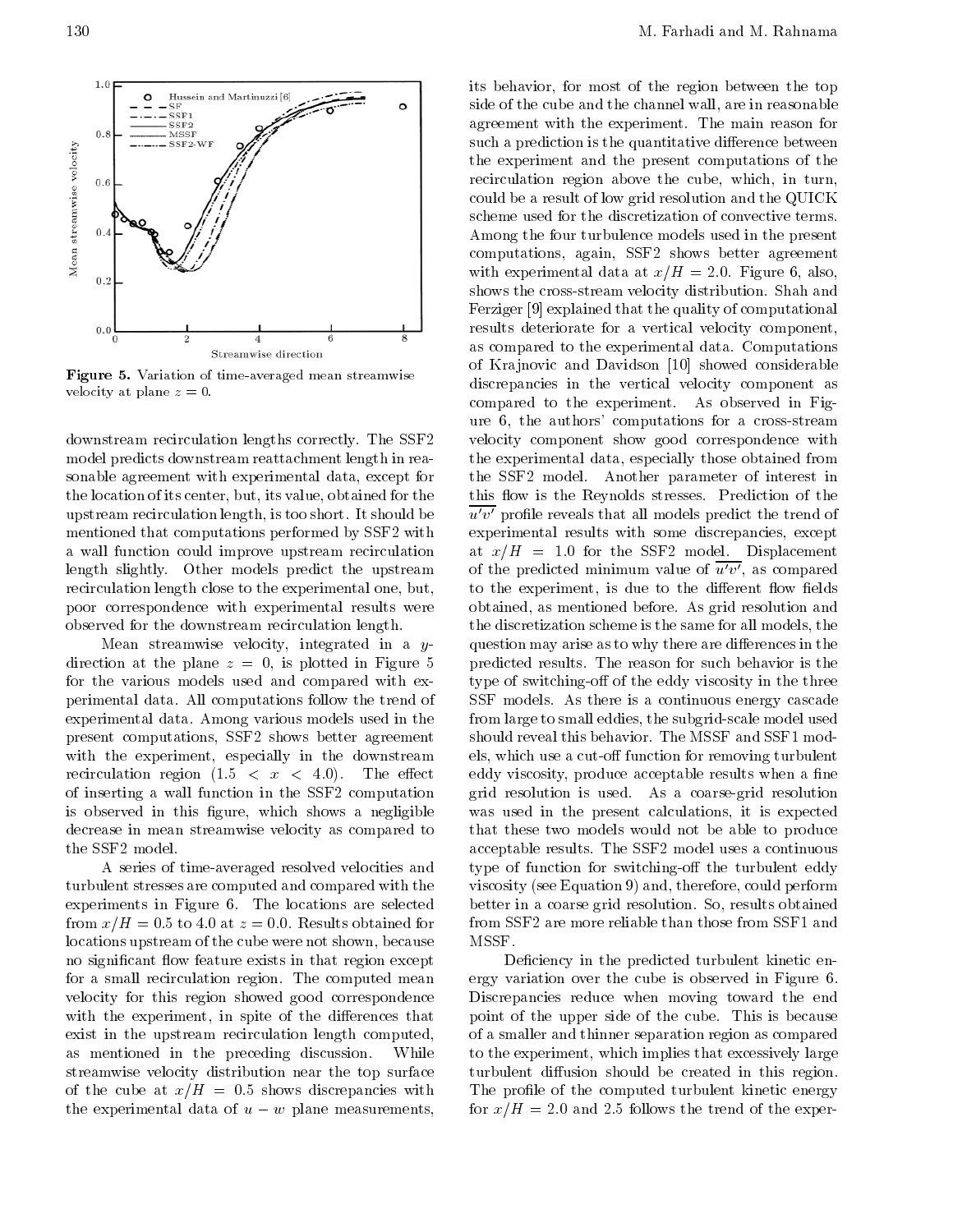

Figure 6. Time-averaged streamwise, cross-stream, Reynolds stress and turbulent kinetic energy proles compared with experimental data at Re = 40000.

iment, with their values higher than the experimental ones. It is expected that less discrepancies occur between the present computation and the experiment for  $x/H > 2.5$ , but, no experimental data were available for  $x/H > 2.5$ . Here, it is observed that the SSF2 model is able to predict results closer to the experiment than other models, especially at the leading edge of the cube.

One of the complex phenomena in the flow over <sup>a</sup> cube in <sup>a</sup> channel is the formation of vortices and their subsequent stretching. Using vorticity isosurfaces for such phenomena is not suitable, as this method does not clearly distinguish the vortex near the cube. In order to identify the flow structures more clearly, the technique of 5[23] was used in the present work. In this method, the vortex cores are obtained from instantaneous velocity fields. The vortex cores are identified with a region of negative  $\lambda_2$ , which is the second largest eigenvalue of the tensor, SikSkj <sup>+</sup> ik kj . The denotes a single  $\{ \ }$  , which are symmetric and symmetric and are the symmetric and  $\alpha$ anti-symmetric parts of the velocity gradient tensor  $(u_{i,j} = \frac{u_{i,j}}{\partial x_i}),$  are as follows:

$$
S_{ij} = (u_{i,j} + u_{j,i})/2, \tag{13}
$$

$$
\Omega_{ij} = (u_{i,j} \quad u_{j,i})/2. \tag{14}
$$

The isosurfaces of the second largest eigenvalue  $(\lambda_2)$ were plotted in Figure 7. Figures 7a to 7f show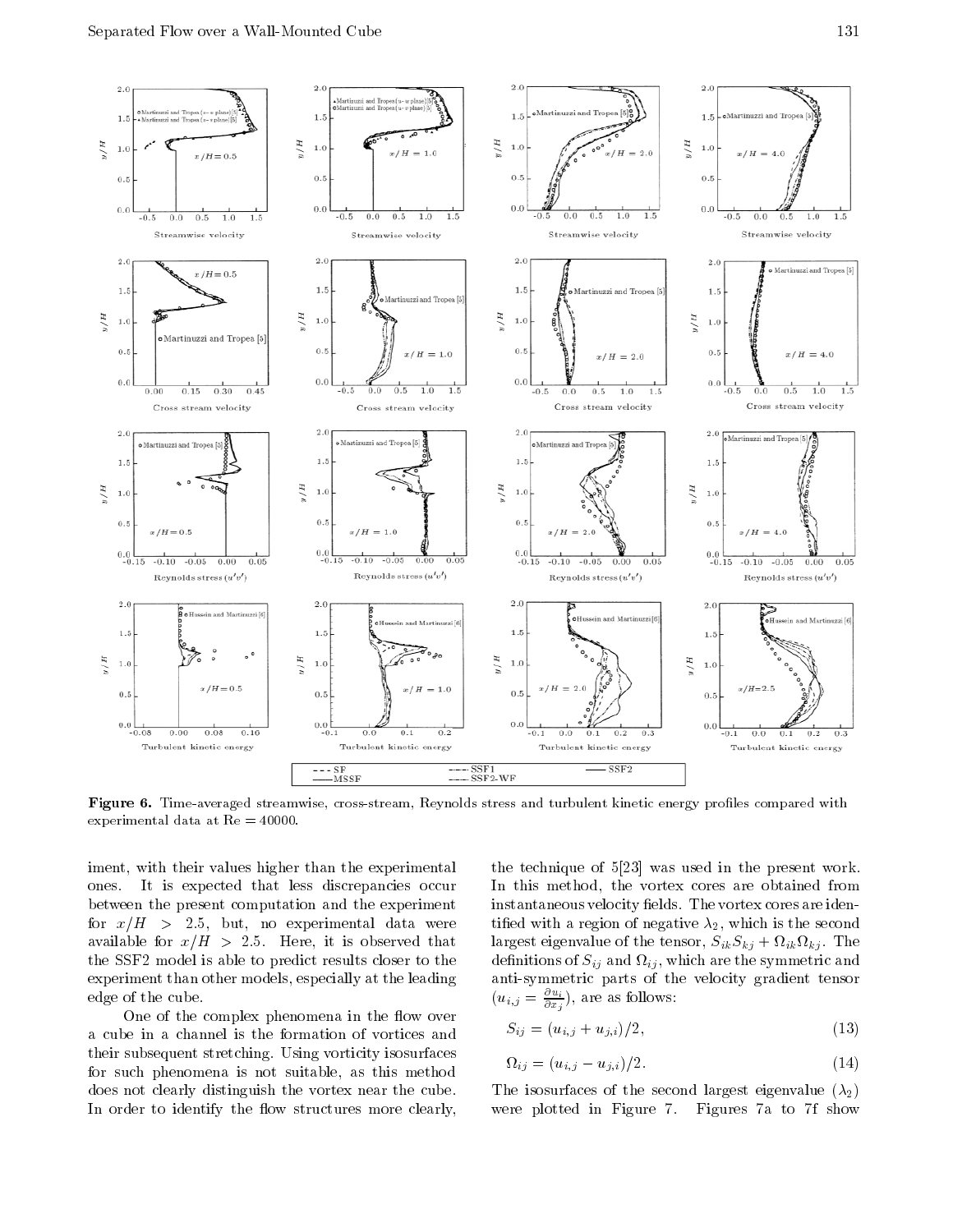

Figure 7. Instantaneous isosurfaces of second invariant of the velocity gradient  $Q = 2500$  with the time difference between the two pictures of  $tU_{\text{mean}}/H = 0.2$  (view of the back face of the body (SSF2 model)).

the formation of <sup>a</sup> vortex in the top, side and back faces of the cube surface, along with its stretching and breakdown into small eddies.

### **CONCLUSION**

Flow around <sup>a</sup> wall-mounted cube in <sup>a</sup> channel was computed using a Structure Function and three slightly varying versions of Selective Structure Function models at Re <sup>=</sup> 40000. <sup>A</sup> relatively coarse grid resolution with a minimum grid spacing of 0.03H was used in the present calculations. It was observed that, in general, the results obtained from Selective Structure Function modeling followed the trend of the experimental data better than those of the Structure Function. Among the three versions of the Selective Structure Function models used, the one with <sup>a</sup> smoothly varying function (SSF2) was able to reproduce results in better agreement with the experiment than the others. This is due to the continuous type of the function used in switching-off the turbulent eddy viscosity, which performs better in a coarse grid resolution as compared with SSF1 and MSSF models. Modified Selective Structure Function modeling [20] could not predict better results than those of the SSF1 model for this geometry in such <sup>a</sup> coarse grid. Using <sup>a</sup> type of wall function in the present computations showed negligible improvement in the results as compared with those obtained from computations with no wall function.

### NOMENCLATURE

| $C_k$               | Kolmogorov constant                                                      |
|---------------------|--------------------------------------------------------------------------|
| E(K)                | kinetic energy spectrum                                                  |
| $G_{\Delta x}(x_i)$ | filter function                                                          |
| Н                   | cube height                                                              |
| $K_c$               | cut-off wavenumber                                                       |
| $\overline{P}$      | pressure                                                                 |
| Re                  | Reynolds number based on the height<br>of the cube, $U_{\text{mean}}H/v$ |
| $t_{\rm}$           | time step                                                                |
| u                   | velocity vector                                                          |
| $U_c$               | convective mean velocity                                                 |
| $u_i$               | instantaneous velocity components                                        |
| $U_{\rm mean}$      | average velocity at the entrance                                         |
| X                   | position vector                                                          |
| $x_i$               | Cartesian coordinate, $x_1, x_2, x_3$                                    |
| $\alpha$            | angle                                                                    |
| $\upsilon$          | kinematic viscosity                                                      |
| $v_t^{\rm SF}$      | turbulent eddy-viscosity obtained from<br>SF                             |
| Δ                   | minimum grid spacing                                                     |
| $\tau_{ij}$         | subgrid scale (SGS) stress tensor                                        |
| $\Delta x_i$        | grid spacing                                                             |
| $\Phi_{20}$         | indicating function, Equation 8                                          |

- 1. Castro, I.P. and Robins, A.G. "The flow around surface-mounted cube in uniform and turbulent streams", J. of Fluid Mech., 79(2), pp 307-335 (1977).
- 2. Castro, I.P.J. "Measurements in shear layers separating from surface-mounted bluff bodies",  $J.$  of Wind Eng. and Ind. Aerodynamics,  $7$ , pp 253-272 (1981).
- 3. Schofield, W. and Logan, E. "Turbulent shear flow over surface-mounted obstacles", ASME J. of Fluids Eng., 112, pp 376-385 (1990).
- 4. Larousse, A., Martinuzzi, R. and Tropea, C. "Flow around surface-mounted, three-dimensional obstacles", 9th Int. Sym. on Turbulent Shear Flow, Springer-Verlag, pp 127-139 (1991).
- 5. Martinuzzi, R. and Tropea, C. "The flow around surface-mounted prismatic obstacles placed in a fully developed channel flow", ASME J. of Fluids Eng., 115, pp 85-92 (1993).
- 6. Hussein, H.J. and Martinuzzi, R.J. \Energy balance for turbulent flow around a surface mounted cube placed in a channel", Phys. of Fluids, 8, pp 764-780 (1996).